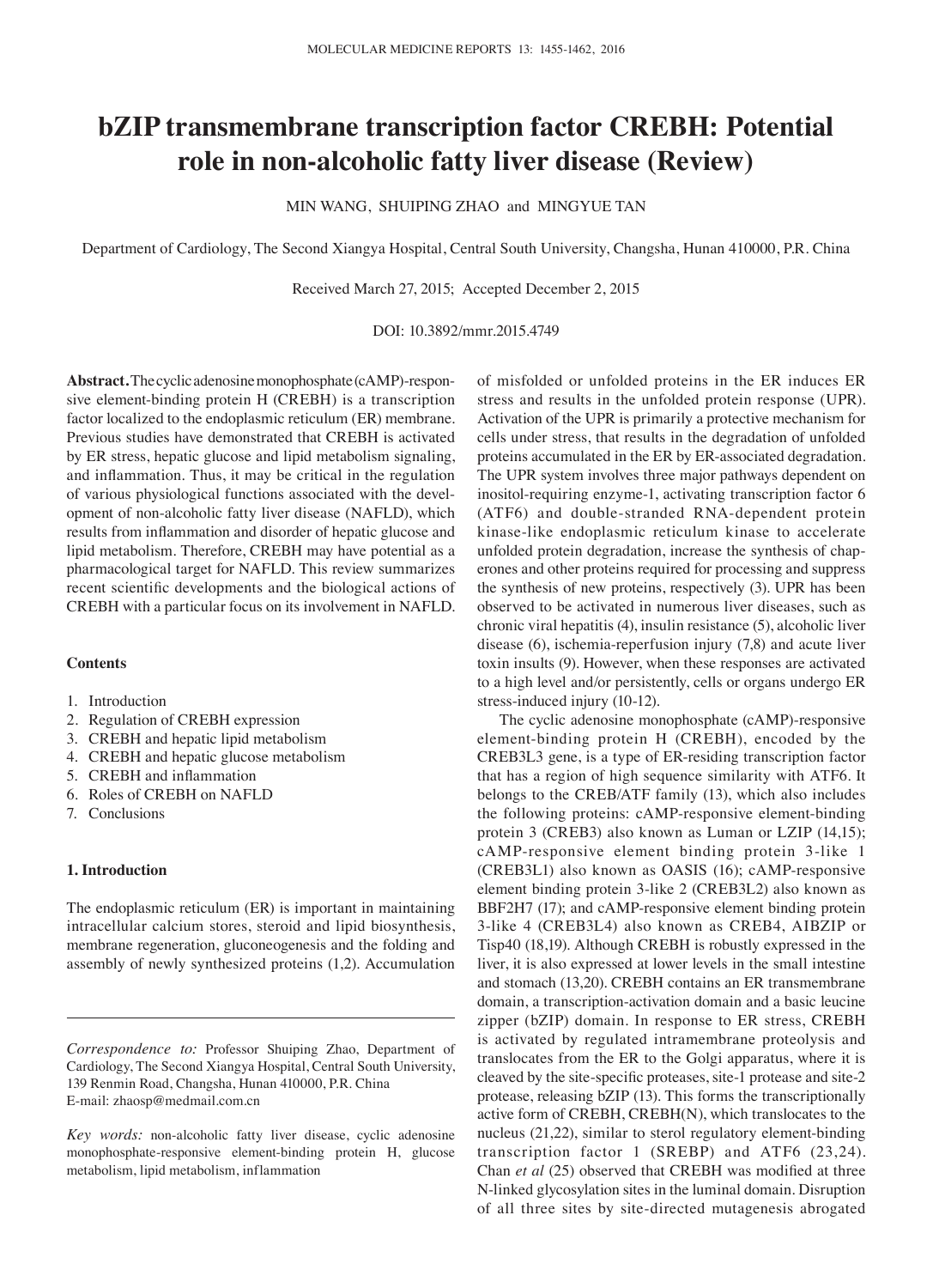

Figure 1. Protein structure of CREBH. CREBH has a transmembrane domain, a bZIP domain and a transcription activation domain. Adjacent to the N-terminal end of the bZIP region, ~30 amino acids are conserved in CREBH and this is termed the ATB domain (indicated by the yellow box). CREBH, cyclic adenosine monophosphate-responsive element-binding protein H; bZIP, basic leucine zipper.



Figure 2. CREBH processing. Upstream factors activate CREBH in the ER. CREBH translocates to the Golgi apparatus and cleaved by S1P and S2P. The cleaved N-terminal fragment of CREBH, CREBH(N), translocates to the nucleus and regulates the expression of target genes. CREBH, cyclic adenosine monophosphate-responsive element-binding protein H; ER, endoplasmic reticulum; S1P, site-1 protease; S2P, site-2 protease; F, upstream factors.

N-linked glycosylation of CREBH, and it was observed that N-linked glycosylation is necessary for the activation of CREBH via intramembrane proteolysis (25). Unglycosylated CREBH is largely uncleaved and retained in an inactive form in the ER even if treated with an activator of ER stress and the UPR, such as brefeldin A, which induces proteolytic activation of CREBH (25). Unglycosylated CREBH is less capable of activating the transcription driven by the UPR element (25). Furthermore, Barbosa *et al* (26) reported that the CREB3 class of proteins has a highly conserved region designated the ATB domain, immediately adjacent to the N-terminal end of the bZIP region and ~30 residues in length. It is observed only in the CREB3 class of proteins, however not in ATF6. The conserved ATB domain is required for CREBH in the context of physiological activation of target secretory pathway genes in human tissue culture cells and in *Drosophila* embryos (Figs. 1 and 2) (26).

Previous studies have demonstrated that following translocation to the nucleus, CREBH(N) binds to the CREBH-responsive element (CRE), box B and ATF6-binding element (13,27,28) in the promoter of target genes involved in the regulation of the hepatic iron metabolism (27,29), gluconeogenesis (30‑32), lipid metabolism (33,34) and inflammation (22,35), and the pathophysiological procedure of NAFLD (33) and associated conditions. The present review summarizes physiological functions of CREBH in NAFLD development and progression.

### **2. Regulation of CREBH expression**

*CREBH is activated by ER stress.* An initial study demonstrated that CREBH expression was upregulated and the levels of CREBH(N) increased when cells were treated with ER stress inducers such as tunicamycin (TM), thapsigargin and dithiothreitol (22). However, subsequent studies did not observe the proteolytic activation of CREBH by ER stress inducer (21,25,36). Xu *et al* (36) demonstrated that TM had no effect on CREBH mRNA expression levels and suppressed the processing of CREBH to CREBH(N) *in vitro* and *in vivo*, suggesting that CREBH processing is not increased by chemical ER stress-inducers. As mentioned above, the activation of CREBH via intramembrane proteolysis requires N-linked glycosylation; TM treatment inhibits CREBH glycosylation, thus, it is likely to result in the degradation of the unglycosylated CREBH protein (21). However, CREBH has been demonstrated to regulate the expression of hepcidin and proinflammatory and acute phase response genes, thus, linking ER stress to inflammation and iron metabolism (20,27,37) and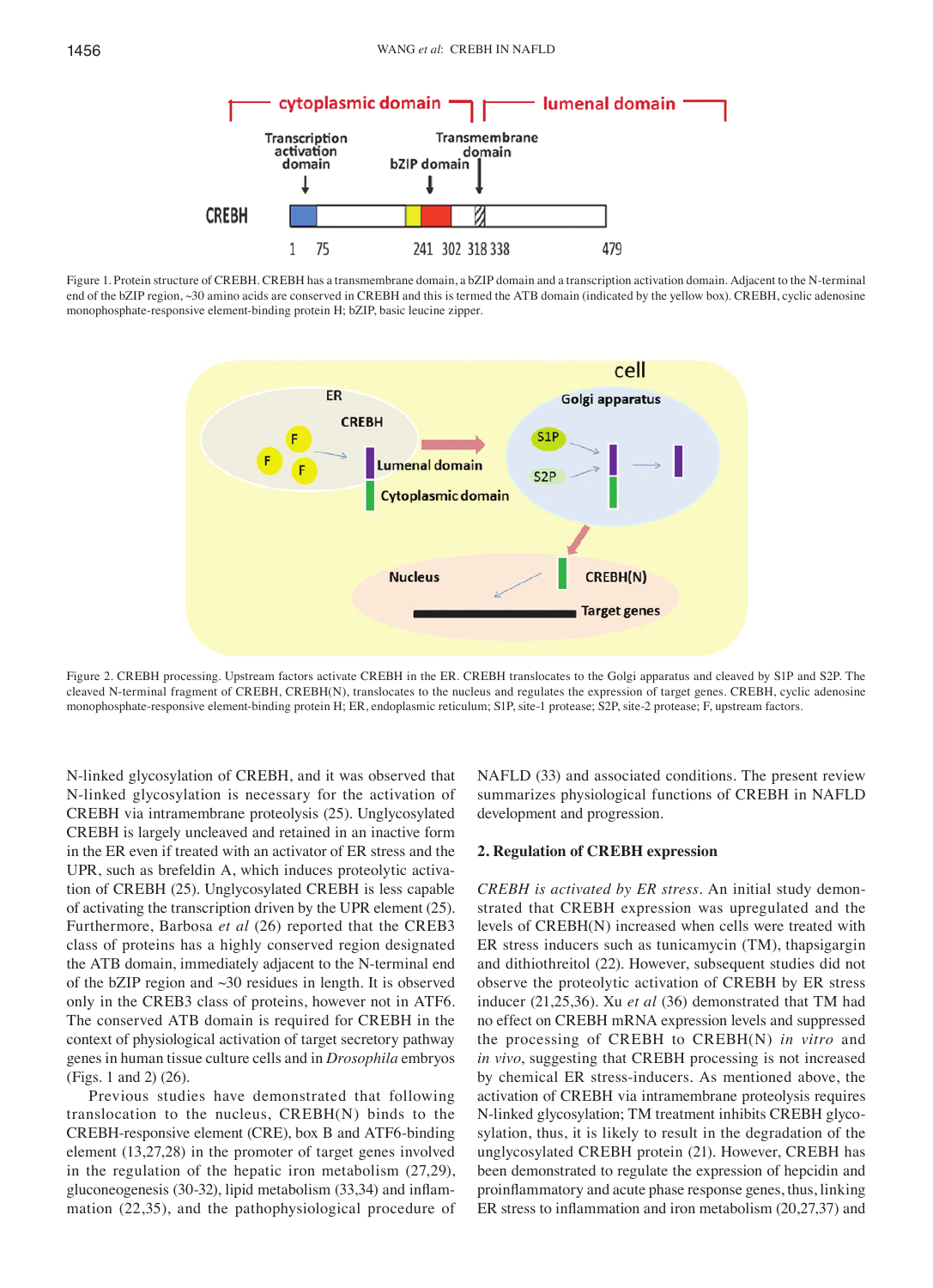suggesting that the activation of CREBH in the context of ER stress is dependent on the specific agent and experimental conditions utilized. It remains to be determined whether CREBH processing is regulated under any physiologically relevant conditions in the liver.

*CREBH is regulated by cannabinoid receptor type 1 (CB1R) signaling.* Previous studies investigating the underlying mechanisms of CB1R signaling in the regulation of hepatic gluconeogenesis demonstrated that CREBH is a downstream target gene of CB1R signaling, and is key in regulating hepatic gluconeogenesis (31), disrupting hepatic insulin receptor signaling (32) and mediating alcohol-induced regulation of bile acid enzyme gene expression (38). Following treatment with AM251 (a CB1R-specific antagonist), CB1R-mediated induction, by 2-AG (a CB1R agonist) of CREBH was reversed in rat hepatocytes (31). By pretreating primary hepatocytes with multiple specific inhibitors of cell signaling pathways prior to 2-AG treatment, Chanda *et al* (31) observed that CB1R signaling induces CREBH gene expression via the extracellular signal-regulated kinase 1/2 and c-Jun N-terminal kinase (JNK) pathways. Furthermore, it was also demonstrated that an activator protein 1 binding site renders 2-AG responsive to the CREBH promoter. Administration of 2-AG to cells with multiple serial deletion constructs of the CREBH promoter demonstrated a kinase-dead mutant of c-Jun (c-Jun KD; S63/73A) cotransfection significantly inhibited 2‑AG‑mediated activation of the CREBH gene promoter (31). Chanda *et al* (38) additionally observed that JNK phosphorylation and CREBH activation were significantly reduced in CB1R knockout mice challenged with alcohol. Overall, these data suggest that the CB1R is a critical component for induction of CREBH via the JNK signaling transduction pathway.

*CREBH is regulated by estrogen‑related receptor‑γ (ERRγ).*  The orphan nuclear receptor,  $ERR\gamma$  is a constitutively active transcription factor that regulates genes involved in the hepatic glucose metabolism, alcohol metabolism and the ER stress response (39-41). Misra *et al* (35) reported that ERRγ directly regulated CREBH gene expression in response to ER stress by binding to the ERRγ response element in the CREBH promoter. Overexpression or knockdown of ERRγ significantly increased or reduced, respectively, the expression of CREBH and C-reactive protein (CRP) (35). It also demonstrated the transcriptional coactivator, peroxisome proliferator-activated receptor γ coactivator 1-α (PGC1α) was required for ERRγ-mediated induction of the CREBH gene by binding the CREBH promoter with ERRγ. The two proteins increased template-associated H3 and histone H4 acetylation to facilitate CREBH gene transcription (35). Previous studies have demonstrated that SHP-interacting leucine zipper protein (SMILE) inhibited the transactivation of ERRγ by competition with transcriptional co-activator, PGC1α (42,43). SMILE belongs to the bZIP family (44,45), and the gene produces two isoforms, SMILE-L (long isoform, also termed CREBZF) and SMILE-S (short isoform, previously termed Zhangfei) (45). Misra *et al* (46) reported that curcumin and SMILE significantly inhibit the transcriptional activity of CREBH, however did not repress ATF6 transactivity. Following knockdown of endogenous SMILE, curcumin no longer inhibited the transcriptional activity of CREBH on the reporter gene, indicating that SMILE was a repressor of the transcription factor, CREBH45. They also demonstrated that SMILE interacted with CREBH via its bZIP domain, without being homodimerized, and competed with  $PGC1\alpha$  to inhibit CREBH transcriptional activity, similar to ERRγ (46).

*CREBH is regulated by nutrition.* Hepatic CREBH is activated in a fasting state and markedly suppressed following refeeding (36). Long-term intake of a high-fat diet impairs the fasting/refeeding regulation (33) and these nutritional alterations in CREBH expression levels were markedly associated with plasma levels of free fatty acids (FFAs). Danno *et al* (47) demonstrated that CREBH expression increased in primary hepatocytes with the administration of various fatty acids (FAs). This is in agreement with the observations of Gentile *et al* (48), who also demonstrated that FAs upregulate CREBH via the activation of gene transcription. This processing is blocked by inhibitors of proteasome activity, suggesting that the upregulation of CREBH mRNA expression levels by FAs requires proteasome activity. Notably, insulin was indicated to prevent FFA-mediated upregulation of CREBH and the phosphatidylinositol-4,5-bisphosphate 3-kinase (PI3K) inhibitors affected the insulin-mediated suppression of the upregulation of CREBH47 by FFAs. This suggests that insulin and PI3K signaling are key determinants of the FFA-mediated regulation of CREBH in liver cells. The present review hypothesized that the suppression of CREBH mRNA expression levels in the fed state may be due to postprandial hyperinsulinemia. Glucocorticoids promote gluconeogenesis in an antagonistic effect to insulin by binding to the glucocorticoid receptor (GR) (49). Notably, dexamethasone, a synthetic corticosteroid, induces CREBH gene transcription by activating the binding of GR to the glucocorticoid transcriptional response element in the proximal promoter region (30). In addition, Danno *et al* (47) observed that the CREBH gene promoter contains a peroxisome proliferator responsive element for peroxisome proliferator-activated receptor (PPAR)α transactivation and indicated that administration of fenofibrate, a PPARα agonist, increased CREBH expression. This induction was blocked by the further addition of a PPARα inhibitor, MK886, suggesting that CREBH was regulated by PPARα. As FAs are endogenous ligands for PPARα, PPARα is key in the adaptive response to fasting and increased concentrations of FAs, which may partially explain CREBH activation by fasting and FAs. However, another study (48) observed that the regulation of CREBH mRNA expression levels by FAs did not involve PPARα signaling. Thus, it remains to be elucidated whether PPARα is essential for FA- and fasting-induced upregulation of CREBH mRNA and protein expression levels. Toll-like receptor 4 (TLR4), similarly to PPARα, has emerged as an important mediator of the biological effects of FAs (50,51). In H4IIE liver cells incubated with lipopolysaccharide (LPS), which activates TLR4, CREBH mRNA expression levels were observed to be significantly increased, suggesting that TLR4 signaling is also involved in the regulation of CREBH mRNA expression (48). Via TLR4-dependent pathways, gut microbiota, which increase serum LPS, have been suggested to be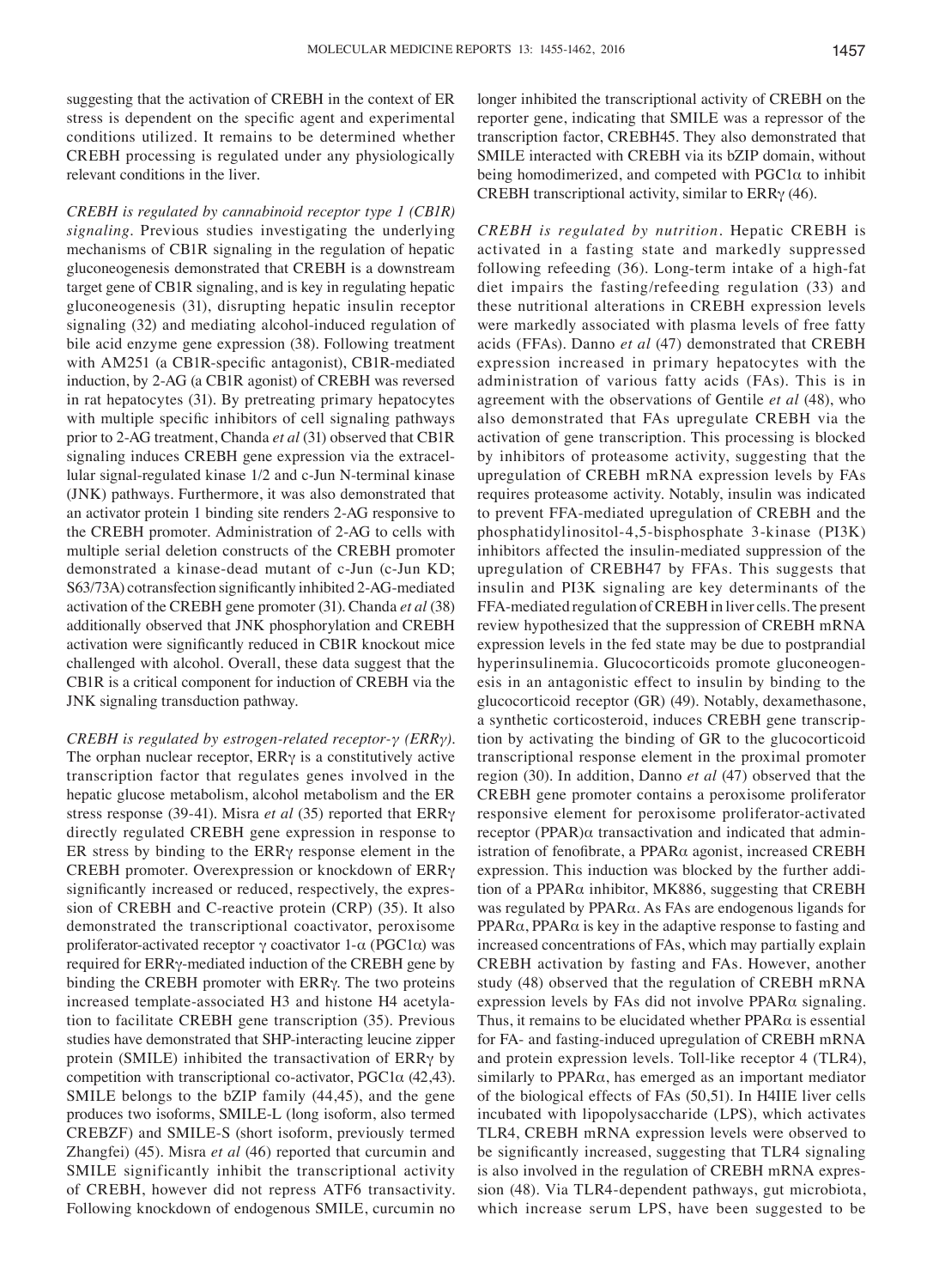involved in the pathogenesis of NAFLD, due to the induction of liver inflammation (52).

*CREBH is regulated by hepatocyte nuclear factor 4α (HNF4* $α$ *).* PPAR $α$  has also been demonstrated to be regulated by HNF4 $\alpha$  (53), which is critical in hepatocyte differentiation and liver function (54). Luebke-Wheeler *et al* (20) demonstrated that HNF-4 $\alpha$  regulated CREBH directly via binding an HNF4 $\alpha$  recognition element site lying 3.7 kb upstream of CREBH exon 1, and that  $HNF4\alpha$  was important for the expression of CREBH in the liver, however not the small intestine (20). A possible explanation is that intestinal transcription factors, such as the HNF4γ protein that is predominantly expressed in the gut, regulate CREBH with no requirement for HNF4 $\alpha$ . Further research to elucidate this disparity in expression is required.

# **3. CREBH and hepatic lipid metabolism**

CREBH is a transcription factor that is key in the regulation of hepatic lipid accumulation. Following feeding with an atherogenic high-fat (AHF) diet, greater accumulation of hepatic lipid contents, such as hepatic triglycerides (TGs), plasma cholesterol, high-density lipoproteins, and low-density lipoproteins and an increase in plasma TG was observed in CREBH knockout mice than in control wild-type (WT) mice. Notably, the levels of plasma TG increased when feeding with a normal chow diet (33). To further investigate the involvement of CREBH in maintaining lipid homeostasis, CREBH null and WT control mice were fasted for 16 h, and it was observed that the levels of plasma TG in the CREBH null mice were markedly increased compared with those of the control mice. Under nutrient starvation, a condition that stimulates lipolysis, the levels of ketone*,* 3-hydroxybutyric acid, a product of FA oxidation in the plasma, were slightly reduced in the CREBH-null mice, compared with the control mice, suggesting that CREBH deletion leads to a defect in TG lipolysis resulting in higher levels of plasma TG (33). Zhang *et al* (33) and Lee *et al* (34) demonstrated that plasma TG levels were significantly lower in CREBH(N) overexpression mediated by adenoviral infection or transgenic mice than in WT littermates. Zhang *et al* (33) demonstrated adenoviral delivery of activated CREBH resulted in a major increase in hepatic TGs.

CREBH regulates hepatic lipid accumulation predominantly by impacting the genes encoding the key enzymes involved in lipid metabolism. Gene microarray analysis and quantitative polymerase chain reaction analysis indicated that the deletion of CREBH in the liver reduced expression levels of five groups of genes involved in lipid metabolism, including lipogenic regulators, TG synthesis enzymes, enzymes or regulators in lipolysis and lipid transport, FA elongation enzymes and FA oxidation or cholesterol biosynthesis enzymes (33). Decreased expression levels of the lipogenic regulators and TG synthesis enzymes resulted in reduced *de novo* lipogenesis, and reduced expression levels of enzymes or regulators involved in FA elongation. Oxidation or cholesterol biosynthesis may be responsible for abnormal accumulation of hepatic lipid metabolites, and defective expression of enzymes required for lipolysis and lipid transport may account for hypertriglyceridemia, reduced fat mass and body weight gain, and massive steatosis in the CREBH null mice fed the AHF diet. The genes involved in regulation of CREBH in lipid metabolism in the liver include apolipoprotein (APO)C2, APOA4, APOA5, APOC3, fibroblast growth factor 21 (FGF21), fat‑specific protein 27 (FSP27) and lipin 132 (34). APOC3 is a lipoprotein lipase (LPL) inhibitor, while APOA5 and APOC2 activate LPL. The activity of LPL is further increased by APOA4, facilitating the delivery of hydrolyzed FAs to peripheral cells, thus, lowering plasma levels of TG (55,56). Patients with genetic defects in APOC2, APOA5 or LPL have high circulating TG levels due to impaired clearance (56-59). FGF21 is predominantly produced by the liver (60). Studies indicate that its concentration is correlated with hypertriglyceridemia, hepatic steatosis and insulin resistance (61-63). FSP27 is a lipid droplet (LD)-associated protein that promotes LD growth and TG storage in white adipocytes; it is also highly expressed in the steatotic liver and contributes to TG accumulation (64-66). Lipin 1 is a cytosolic phosphatidic acid phosphatase that generates diacylglycerol (DAG) in response to an increased intracellular FFA level, and is also crucial in lipid metabolism in the liver (67). CREBH regulates the transcriptional activation of APOC2, APOA4, APOA5, FGF21, FSP27 and lipin 1 directly by binding the CRE binding motifs in their gene promoters (32,34,36,68-70). It remains unclear whether the APOC3 promoter contains a CRE binding site, however, the very low density lipoprotein (VLDL)-associated APOC3 expression level is markedly higher in CREBH/ mice compared with WT mice, with no significant alterations in mRNA expression level (34), suggesting post-transcriptional control of APOC3 by CREBH. Therefore, CREBH has a crucial role in the maintenance of hepatic TG homeostasis. Multiple nonsynonymous mutations in CREBH, including W46X, 245fs, E240K, V180M, G105R and P166L that produced nonfunctional or hypomorphic CREBH protein were identified in patients with extreme hypertriglyceridemia (34), further demonstrating a critical role for CREBH in the human TG metabolism. The identification of CREBH as a stress-induced metabolic regulator has important implications in the understanding and treatment of metabolic diseases.

## **4. CREBH and hepatic glucose metabolism**

Phosphoenolpyruvate carboxykinase (PEPCK-C) and glucose-6-phosphatase (G6Pase) are important in the regulation of gluconeogenesis (71,72). CREBH(N) has been demonstrated to increase PEPCK-C and G6Pase transcription by binding CRE in the promoters of these genes via a CREB/CREB-regulated transcriptional coactivator 2 (CRTC2)-dependent manner (30). Notably, knockdown of hepatic CREBH by small hairpin RNA results in reduced hepatic glucose production by suppressing PEPCK-C and G6Pase expression (30). Chanda *et al* (31) observed that CB1R signaling mediated by CREBH induced hepatic gluconeogenesis in primary hepatocytes; and the knockdown of CREBH attenuated the CB1R signaling-mediated upregulation of hepatic gluconeogenesis.

In addition, CREBH serves a potential role in the regulation of insulin resistance (INR). Notably, iron excess has been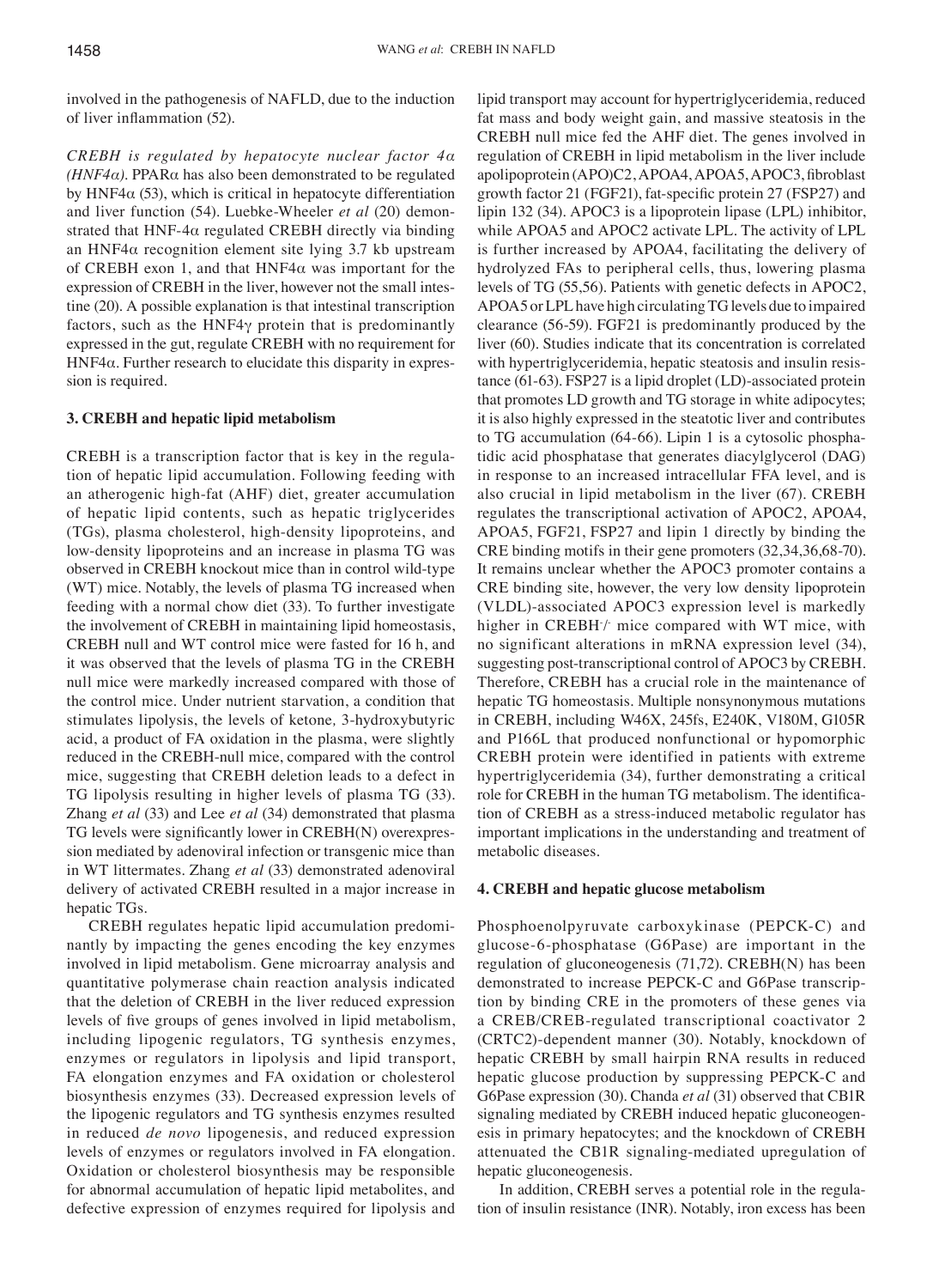associated with reduced insulin sensitivity and with disease progression, whereas iron removal has been demonstrated to be beneficial (73-75). Iron metabolism is controlled by hepcidin, which is a downstream target gene of CREBH (27). Thus, CREBH has a critical association with insulin sensitivity. Hepatic CB1R and CREBH gene expression levels are higher in various models of insulin resistance (30,76). Chanda *et al* (32) demonstrated that CB1R-mediated activation of CREBH increased DAG production and phosphorylation of protein kinase C ε type, which induces INR effects via disrupting the insulin receptor signaling pathway. CB1R activation under CREBH‑deficient conditions failed to induce DAG production, ultimately leading to the recovery of insulin receptor signaling component activity. Therefore, the suppression of CB1R/CREBH signaling may reduce INR. However, the study by Chanda *et al* (32) did not directly assess insulin resistance in mice, such as with an insulin tolerance test. As mentioned above, fenofibrate, a PPARα agonist, has been demonstrated to reduce plasma glucose and insulin levels and to increase insulin sensitivity mediated by CREBH (77). By contrast, Zhang *et al* (33) observed that CREBH knockout mice are less responsive to insulin than WT mice, which does not support the hypothesis that targeted inhibition of CREBH would be useful for improving insulin resistance. Therefore, the function of CREBH in controlling insulin sensitivity remains to be determined, however, these findings in rodent and human primary hepatocytes indicate that CREBH is important in the hepatic glucose metabolism.

## **5. CREBH and inflammation**

CREBH is crucial in the activation of an acute inflammatory response. The acute phase response (APR) is systemic inflammatory component of innate immunity, which is an ancient metazoan adaptation mechanism initiated by chemical structures presented by invading microorganisms or exposed by damage to the host (78-80). Zhang *et al* (22) demonstrated that the expression levels of C-reactive protein (CRP) and serum amyloid P-component, whose synthesis occurs predominantly in APR, were significantly reduced in the fetal livers of CREBH knockdown mice compared with the RNAi control mice. It was also observed that CREBH and ATF6 interact and bind to the same conserved element in the promoter of CRP to synergistically activate expression upon ER stress, suggesting that CREBH was required to activate the APR. In addition, in line with other studies by Zhang *et al* (22) and Misra *et al* (35) it was demonstrated that ERRγ increased CRP promoter activation via regulating CREBH. CREBH expression was also observed to be induced by ER stress and proinflammatory cytokines, including interleukin (IL)6, IL1β or tumor necrosis factor  $\alpha$  (TNF $\alpha$ ), in hepatoma cells and in the liver. Notably, in ER stress, cleavage of CREBH, and APR induced by proinflammatory cytokines, occurred in the liver, but not in hepatoma cell lines; suggesting this is impaired and not comparable to that in the liver *in vivo* (22). Furthermore, hepcidin, another APR protein, is important in the anemia of inflammation (81) and is also transcriptionally regulated by CREBH (27,29). In addition, mRNA expression levels of other major APR proteins, including serum amyloid A1, A2 and A3, fibrinogen and α1-acid glycoprotein in CREBH knockdown fetal livers, were similar to those in the control fetal livers, suggesting that CREBH is not required for induction of all APR genes (22).

### **6. Roles of CREBH on NAFLD**

NAFLD is defined as a pathological accumulation of fat in the form of TG in the liver, not as a result of alcohol consumption (82). It is an inclusive term that includes a spectrum of liver pathologies from simple steatosis to non-alcoholic steatohepatitis (NASH). The liver is important in the lipid metabolism, including importing and manufacturing FFAs, storing TGs in LDs and exporting lipids as VLDL to the serum. Alterations in any of these processes may result in the development of NAFLD (83). Donnelly *et al* (84) observed that under pathophysiological conditions,  $~60\%$  of hepatic TGs derive from FFAs from adipose tissues, 26% from *de novo* lipogenesis and 15% from the diet. FFAs derived from adipose tissues and *de novo* lipogenesis are termed non‑esterified fatty acids. The excess of FFAs stimulates TG synthesis. The TGs are stored as LDs within hepatocytes, or lipidated by apolipoprotein B100 within the lumen of ER and subsequently secreted into the blood as VLDLs (85) via the Golgi apparatus (86). Therefore, an excess of FFAs and TG, or impaired VLDL assembly or secretion, may result in excessive lipid accumulation in the liver. Accumulation of lipids in the liver further stimulates existing hepatic INR by generation of lipid-derived secondary messengers, such as DAG and ceramides (87). Furthermore, lipid accumulation in the liver is also linked with the progression of ER stress, mitochondria stress and impaired autophagy, resulting in the condition termed lipotoxicity (88). This latter event may result in an immune response by the Kupffer cells and hepatic stellate cells, which leads to the progression of NASH, hepatic cirrhosis, and in certain severe cases, hepatocellular carcinoma (89).

*In vivo* data indicates that in metabolic syndrome disorders, such as NAFLD, levels of ER stress markers in the liver and other tissues are increased, and liver damage occurs (80-93). CREBH is an ER-bound transcription factor activated by ER stress and it is a key metabolic regulator required to activate expression of the genes involved in *de novo* lipogenesis, TG and cholesterol biosynthesis, FA elongation and oxidation, lipolysis and lipid transport in response to ER stress (33). Previous studies have demonstrated that fasting- and high fat diet (HFD)-induced fatty liver was more pronounced in  $CREBH/$  mice compared with the WT mice  $(33,70)$ , while adenoviral delivery of CREBH inhibited HFD-induced steatosis in WT mice (77). In addition, NAFLD is associated with inflammation and fibrosis, increased hepatocyte ballooning, lobular and portal inflammation, Mallory bodies and collagen deposition were observed in CREBH null mice following the AHF diet (33). A histological scoring system for NAFLD was used (94,95), demonstrating that the CREBH null mice developed profound NASH following the AHF diet. Increased levels of the key indicators of hepatotoxicity were also observed, including alanine aminotransferase and aspartate aminotransferase, and NASH-associated pro-inflammatory cytokines (96), such as TNFα and IL6 (33). Notably, fasting induced hepatic steatosis and an increase in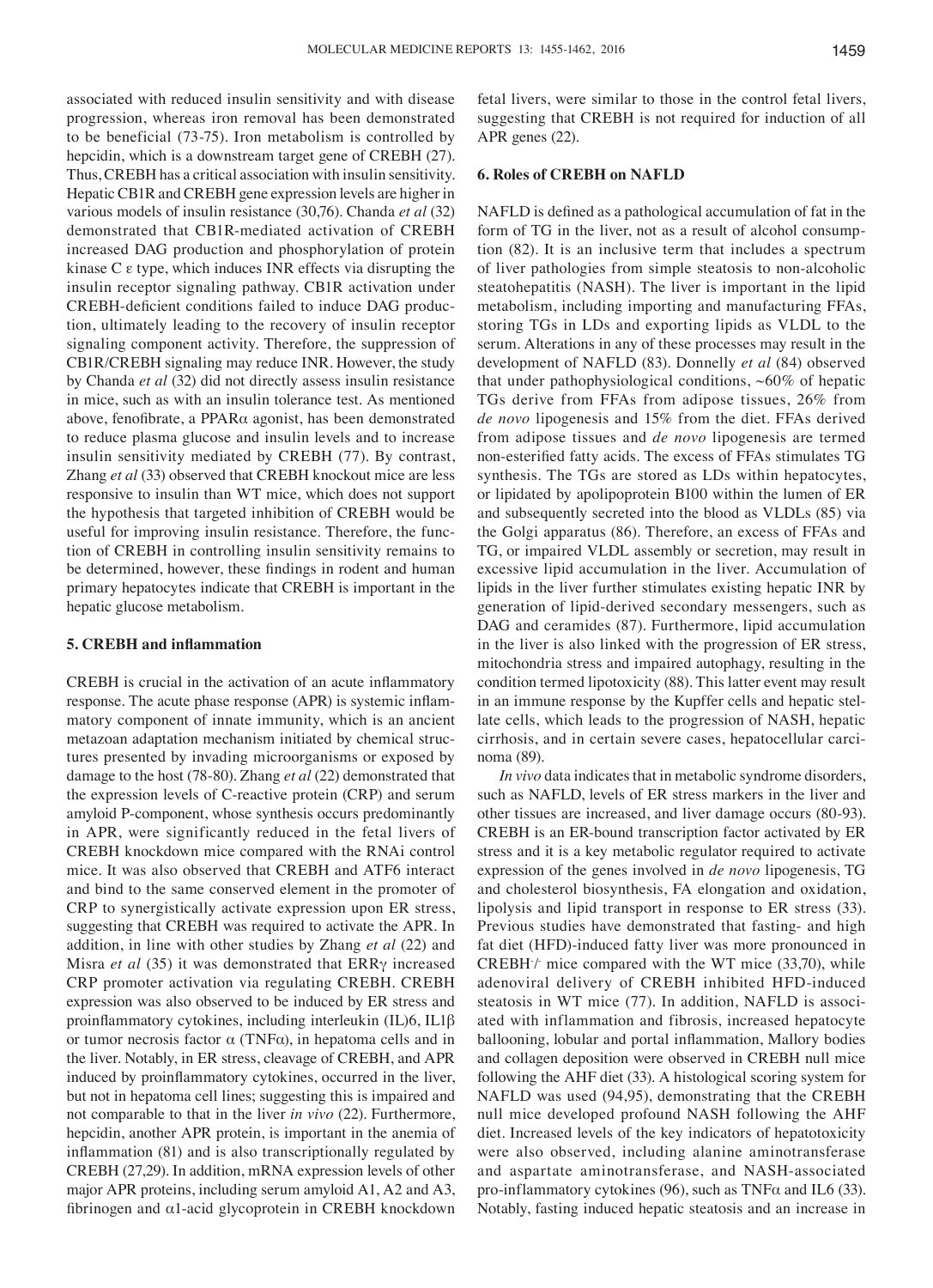CREBH expression levels (36), however, increased expression levels of CREBH maintains lipid homeostasis by regulating expression of the genes involved in the lipid metabolism (33). CREBH also inhibited HFD-induced steatosis in WT mice (77), suggesting there is a negative feedback control mechanism in the involvement of CREBH in the development of NAFLD.

CREBH is suggested to be involved in the development of NAFLD by regulating the lipid metabolism and maintaining insulin sensitivity. Accumulation of lipids in the liver stimulates existing hepatic insulin resistance, which further stimulates hepatic SREBP-1c production, resulting in increased *de novo* synthesis of fatty acids (97). As mentioned above, CREBH regulates insulin sensitivity by regulating hepcidin to control iron levels and mediating CB1R to disrupt hepatic insulin receptor signaling. Fenofibrate has been demonstrated to reduce plasma glucose and insulin levels and increase the insulin sensitivity mediated by CREBH (77). In addition, CREBH prevents insulin-induced SREBP-1c expression by markedly increasing the promoter activity of insulin induced gene 2, whose downregulation mediates insulin-stimulated transcriptional activity of SREBP-1c (77). The previous studies demonstrated that CREBH is key in the involvement of NAFLD by regulating insulin sensitivity.

As mentioned above, CREBH is also associated with inflammation in the liver (22,35). The development of NAFLD involves insulin resistance and increased inflammation. Furthermore, inflammation in the development of NASH further impedes insulin signaling (98). Cytokine production of IL-6 and TNF- $\alpha$  is increased in NASH and may be involved in its pathogenesis (99). CREBH expression and cleavage may be induced by IL-6 and TNF- $\alpha$  to activate the APR (22), thus, the present review hypothesized that CREBH is a protective factor in response to inflammation by maintaining the balance of glucose and lipid metabolism by mediating gene expression in the liver for the two processes. In addition, TLR4 is activated by LPS or gut microbiota, which is also associated with NAFLD. The activated TLR4 increases hepatic expression levels of TNF-α and increases hepatic steatosis and inflammation during the development of NAFLD (52). CREBH is regulated by TLR4 (48), suggesting that CREBH may be activated by TLR4 and is, thus, involved in the development of NAFLD. The biological relevance of this regulation remains to be elucidated but CREBH may provide a potential therapeutic target in NAFLD.

#### **7. Conclusions**

Various studies have elucidated the roles of CREBH. Via the regulation by ER stress, CB1R signaling, ERRγ, SMILE, nutrition, PPARα and HNF4α, CREBH promotes the genes encoding lipogenic regulators, TG synthesis enzymes, enzymes or regulators in lipolysis and lipid transport, FA elongation enzymes and FA oxidation or cholesterol biosynthesis enzymes to regulate hepatic lipid metabolism. By binding CRE in the promoter of PEPCK-C and G6Pase, it is involved in hepatic glucose metabolism in a CRTC2-dependent manner. In addition, CREBH regulates iron metabolism and mediates CB1R signaling, thereby regulating insulin sensitivity. Furthermore, CREBH is crucial in the activation of an acute inflammatory response. As inflammation and disorders of glucose and lipid metabolism are the predominant factors in NAFLD, targeting CREBH appears to be a promising effective therapeutic strategy.

## **References**

- 1. Fujimoto M and Hayashi T: New insights into the role of mitochondria-associated endoplasmic reticulum membrane. Int Rev Cell Mol Biol 292: 73-117, 2011.
- 2. Wagner M and Moore DD: Endoplasmic reticulum stress and glucose homeostasis. Curr Opin Clin Nutr Metab Care 14: 367-373, 2011.
- 3. Esposito V, Grosjean F, Tan J, Huang L, Zhu L, Chen J, Xiong H, Striker GE and Zheng F: CHOP deficiency results in elevated lipopolysaccharide‑induced inflammation and kidney injury. Am J Physiol Renal Physiol 304: F440-F450, 2013.
- 4. Benali-Furet NL, Chami M, Houel L, De Giorgi F, Vernejoul F, Lagorce D, Buscail L, Bartenschlager R, Ichas F, Rizzuto R and Paterlini-Bréchot P: Hepatitis C virus core triggers apoptosis in liver cells by inducing ER stress and ER calcium depletion. Oncogene 24: 4921-4933, 2005.
- 5. Ozcan U, Cao Y, Yilmaz E, Lee AH, Iwakoshi NN, Ozdelen E, Tuncman G, Görgün C, Glimcher LH and Hotamisligil GS: Endoplasmic reticulum stress links obesity, insulin action, and type 2 diabetes. Science 306: 457-461, 2004.
- 6. Ji C and Kaplowitz NL: Betaine decreases hyperhomocysteinemia, endoplasmic reticulum stress, and liver injury in alcohol-fed mice. Gastroenterology 124: 1488-1499, 2003.
- 7. Duvigneau JC, Kozlov AV, Zifko C, Postl A, Hartl RT, Miller I, Gille L, Staniek K, Moldzio R, Gregor W, *et al*: Reperfusion does not induce oxidative stress but sustained endoplasmic reticulum stress in livers of rats subjected to traumatic-hemorrhagic shock. Shock 33: 289-298, 2010.
- 8. Emadali A, Nguyên DT, Rochon C, Tzimas GN, Metrakos PP and Chevet E: Distinct endoplasmic reticulum stress responses are triggered during human liver transplantation. J Pathol 207: 111-118, 2005.
- 9. Kim TH, Kim YW, Shin SM, Kim CW, Yu IJ and Kim SG: Synergistic hepatotoxicity of N,N-dimethylformamide with carbon tetrachloride in association with endoplasmic reticulum stress. Chem Biol Interact 184: 492-501, 2010.
- 10. Ron D: Translational control in the endoplasmic reticulum stress response. J Clin Invest 110: 1383-1388, 2002.
- 11. Kaufman RJ: Orchestrating the unfolded protein response in health and disease. J Clin Invest 110: 1389-1398, 2002.
- 12. Schröder M and Kaufman RJ: ER stress and the unfolded protein response. Mutat Res 569: 29-63, 2005.
- 13. Omori Y, Imai J, Watanabe M, Komatsu T, Suzuki Y, Kataoka K, Watanabe S, Tanigami A and Sugano S: CREB-H: A novel mammalian transcription factor belonging to the CREB/ATF family and functioning via the box-B element with a liver-specific expression. Nucleic Acids Res 29: 2154-2162, 2001.
- 14. DenBoer LM, Hardy-Smith PW, Hogan MR, Cockram GP, Audas TE and Lu R: Luman is capable of binding and activating transcription from the unfolded protein response element. Biochem Biophys Res Commun 331: 113-119, 2005.
- 15. Liang G, Audas TE, Li Y, Cockram GP, Dean JD, Martyn AC, Kokame K and Lu R: Luman/CREB3 induces transcription of the endoplasmic reticulum (ER) stress response protein Herp through an ER stress response element. Mol Cell Biol 26: 7999-8010, 2006.
- 16. Kondo S, Murakami T, Tatsumi K, Ogata M, Kanemoto S, Otori K, Iseki K, Wanaka A and Imaizumi K: OASIS, a CREB/ATF-family member, modulates UPR signalling in astrocytes. Nat Cell Biol 7: 186-194, 2005.
- 17. Kondo S, Saito A, Hino S, Murakami T, Ogata M, Kanemoto S, Nara S, Yamashita A, Yoshinaga K, Hara H and Imaizumi K: BBF2H7, a novel transmembrane bZIP transcription factor, is a new type of endoplasmic reticulum stress transducer. Mol Cell Biol 27: 1716-1729, 2007.
- 18. Nagamori I, Yabuta N, Fujii T, Tanaka H, Yomogida K, Nishimune Y and Nojima H: Tisp40, a spermatid specific bZip transcription factor, functions by binding to the unfolded protein response element via the Rip pathway. Genes Cells 10: 575-594, 2005.
- 19. Stirling J and O'Hare P: CREB4, a transmembrane bZip transcription factor and potential new substrate for regulation and cleavage by S1P. Mol Biol Cell 17: 413-426, 2006.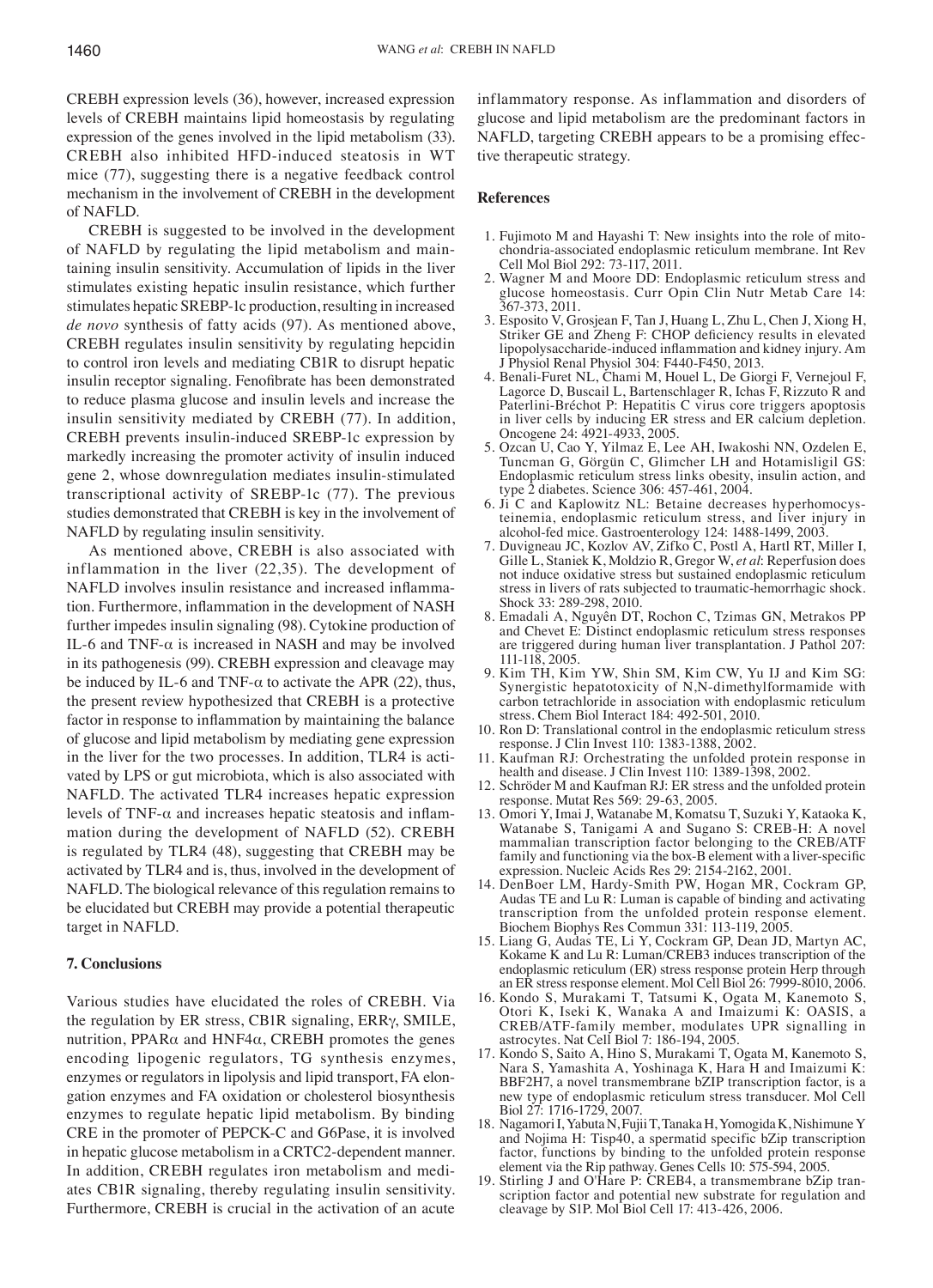- 20. Luebke-Wheeler J, Zhang K, Battle M, Si-Tayeb K, Garrison W, Chhinder S, Li J, Kaufman RJ and Duncan SA: Hepatocyte nuclear factor 4alpha is implicated in endoplasmic reticulum stress-induced acute phase response by regulating expression of cyclic adenosine monophosphate responsive element binding protein H. Hepatology 48: 1242-1250, 2008.
- 21. Bailey D, Barreca C and O'Hare P: Trafficking of the bZIP transmembrane transcription factor CREB-H into alternate pathways of ERAD and stress-regulated intramembrane proteolysis. Traffic 8: 1796‑1814, 2007.
- 22. Zhang K, Shen X, Wu J, Sakaki K, Saunders T, Rutkowski DT, Back SH and Kaufman RJ: Endoplasmic reticulum stress activates cleavage of CREBH to induce a systemic inflammatory response. Cell 124: 587-599, 2006.
- 23. Bailey D and O'Hare P: Transmembrane bZIP transcription factors in ER stress signaling and the unfolded protein response. Antioxid Redox Signal 9: 2305-2321, 2007.
- 24. Asada R, Kanemoto S, Kondo S, Saito A and Imaizumi K: The signalling from endoplasmic reticulum-resident bZIP transcription factors involved in diverse cellular physiology. J Biochem 149: 507-518, 2011.
- 25. Chan CP, Mak TY, Chin KT, Ng IO and Jin DY: N-linked glycosylation is required for optimal proteolytic activation of membrane-bound transcription factor CREB-H. J Cell Sci 123: 1438-1448, 2010.
- 26. Barbosa S, Fasanella G, Carreira S, Llarena M, Fox R, Barreca C, Andrew D and O'Hare P: An orchestrated program membrane transcription factor CREB-H. Traffic 14: 382-398, 2013.
- 27. Vecchi C, Montosi G, Zhang K, Lamberti I, Duncan SA, Kaufman RJ and Pietrangelo A: ER stress controls iron metabolism through induction of hepcidin. Science 325: 877-880, 2009.
- 28. Llarena M, Bailey D, Curtis H and O'Hare P: Different mechanisms of recognition and ER retention by transmembrane transcription factors CREB‑H and ATF6. Traffic 11: 48‑69, 2010.
- 29. Vecchi C, Montosi G, Garuti C, Corradini E, Sabelli M, Canali S and Pietrangelo A: Gluconeogenic signals regulate iron homeostasis via hepcidin in mice. Gastroenterology 146: 1060-1069, 2014.
- 30. Lee MW, Chanda D, Yang J, Oh H, Kim SS, Yoon YS, Hong S, Park KG, Lee IK, Choi CS, *et al*: Regulation of hepatic gluconeogenesis by an ER-bound transcription factor, CREBH. Cell Metab 11: 331-339, 2010.
- 31. Chanda D, Kim DK, Li T, Kim YH, Koo SH, Lee CH, Chiang JY and Choi HS: Cannabinoid receptor type 1 (CB1R) signaling regulates hepatic gluconeogenesis via induction of endoplasmic reticulum-bound transcription factor cAMP-responsive element-binding protein H (CREBH) in primary hepatocytes. J Biol Chem 286: 27971-27979, 2011.
- 32. Chanda D, Kim YH, Kim DK, Lee MW, Lee SY, Park TS, Koo SH, Lee CH and Choi HS: Activation of cannabinoid receptor type 1 (Cb1r) disrupts hepatic insulin receptor signaling via cyclic AMP-response element-binding protein H (Crebh)-mediated induction of Lipin1 gene. J Biol Chem 287: 38041-38049, 2012.
- 33. Zhang, C, Wang G, Zheng Z, Maddipati KR, Zhang X, Dyson G, Williams P, Duncan SA, Kaufman RJ and Zhang K: Endoplasmic reticulum-tethered transcription factor cAMP responsive element‑binding protein, hepatocyte specific, regulates hepatic lipogenesis, fatty acid oxidation, and lipolysis upon metabolic stress in mice. Hepatology 55: 1070-1082, 2012.
- 34. Lee JH, Giannikopoulos P, Duncan SA, Wang J, Johansen CT, Brown JD, Plutzky J, Hegele RA, Glimcher LH and Lee AH: The transcription factor cyclic AMP-responsive element-binding protein H regulates triglyceride metabolism. Nat Med 17: 812-815, 2011.
- 35. Misra J, Chanda D, Kim DK, Cho SR, Koo SH, Lee CH, Back SH and Choi HS: Orphan nuclear receptor Errγ induces C-reactive protein gene expression through induction of ER-bound Bzip transmembrane transcription factor CREBH. PLoS One 9: e86342, 2014.
- 36. Xu X, Park JG, So JS, Hur KY and Lee AH: Transcriptional regulation of apolipoprotein A-IV by the transcription factor CREBH. J Lipid Res 55: 850-859, 2014.
- 37. Shin DY, Chung J, Joe Y, Pae HO, Chang KC, Cho GJ, Ryter SW and Chung HT: Pretreatment with CO-releasing molecules suppresses hepcidin expression during inflammation and endoplasmic reticulum stress through inhibition of the STAT3 and CREBH pathways. Blood 119: 2523-2532, 2012.
- 38. Chanda D, Kim YH, Li T, Misra J, Kim DK, Kim JR, Kwon J, Jeong WI, Ahn SH, Park TS, *et al*: Hepatic cannabinoid receptor type 1 mediates alcohol-induced regulation of bile acid enzyme genes expression via CREBH. PLoS One 8: e68845, 2013.
- 39. Kim DK, Ryu D, Koh M, Lee MW, Lim D, Kim MJ, Kim YH, Cho WJ, Lee CH, Park TS, *et al*: Orphan nuclear receptor estrogen-related receptor  $\gamma$  (ERR $\gamma$ ) is key regulator of hepatic gluconeogenesis. J Biol Chem 287: 21628-21639, 2012.
- 40. Kim DK, Kim JR, Koh M, Kim YD, Lee JM, Chanda D, Park SB, Min JJ, Lee CH, Park TS, *et al*: Estrogen-related receptor γ (ERRγ) is a novel transcriptional regulator of phosphatidic acid phosphatase, LIPIN1, and inhibits hepatic insulin signaling. Biol Chem 286: 38035-38042, 2011.
- 41. Kim DK, Kim YH, Jang HH, Park J, Kim JR, Koh M, Jeong WI, Koo SH, Park TS, Yun CH, *et al*: Estrogen-related receptor γ controls hepatic CB1 receptor-mediated CYP2E1 expression and oxidative liver injury by alcohol. Gut 62: 1044-1054, 2013.
- 42. Xie YB, Park JH, Kim DK, Hwang JH, Oh S, Park SB, Shong M, Lee IK and Choi HS: Transcriptional corepressor SMILE recruits SIRT1 to inhibit nuclear receptor estrogen receptor-related receptor gamma transactivation. J Biol Chem 284, 28762-28774, 2009.
- 43. Xie YB, Nedumaran B and Choi HS: Molecular characterization of SMILE as a novel corepressor of nuclear receptors. Nucleic Acids Res 37: 4100-4115, 2009.
- 44. Lu R and Misra V: Zhangfei: A second cellular protein interacts with herpes simplex virus accessory factor HCF in a manner similar to Luman and VP16. Nucleic Acids Res 28: 2446-2454, 2000.
- 45. Xie YB, Lee OH, Nedumaran B, Seong HA, Lee KM, Ha H, Lee IK, Yun Y and Choi HS: SMILE, a new orphan nuclear receptor SHP-interacting protein, regulates SHP-repressed estrogen receptor transactivation. Biochem J 416: 463-473, 2008.
- 46. Misra J, Chanda D, Kim DK, Li T, Koo SH, Back SH, Chiang JY and Choi HS: Curcumin differentially regulates endoplasmic reticulum stress through transcriptional corepressor SMILE (small heterodimer partner-interacting leucine zipper protein)-mediated inhibition of CREBH (cAMP responsive element-binding protein H). J Biol Chem 286: 41972-41984, 2011.
- 47. Danno H, Ishii KA, Nakagawa Y, Mikami M, Yamamoto T, Yabe S, Furusawa M, Kumadaki S, Watanabe K, Shimizu H, *et al*: The liver-enriched transcription factor CREBH is nutritionally regulated and activated by fatty acids and PPARalpha. Biochem Biophys Res Commun 391: 1222-1227, 2010.
- 48. Gentile CL, Wang D, Pfaffenbach KT, Cox R, Wei Y and Pagliasotti MJ: Fatty acids regulate CREBh via transcriptional mechanisms that are dependent on proteasome activity and insulin. Mol Cell Biochem 344: 99-107, 2010.
- 49. Vegiopoulos A and Herzig S: Glucocorticoids, metabolism and metabolic diseases. Mol Cell Endocrinol 275: 43-61, 2007.
- 50. Wong SW, Kwon MJ, Choi AM, Kim HP, Nakahira K and Hwang DH: Fatty acids modulate Toll-like receptor 4 activation through regulation of receptor dimerization and recruitment into lipid rafts in a reactive oxygen species-dependent manner. J Biol Chem 284: 27384-27392, 2009.
- 51. Schaeffler A, Gross P, Buettner R, Bollheimer C, Buechler C, Neumeier M, Kopp A, Schoelmerich J and Falk W: Fatty acid-induced induction of Toll-like receptor-4/nuclear factor-kappaB pathway in adipocytes links nutritional signalling with innate immunity. Immunology 126: 233-245, 2009.
- 52. Miura K and Ohnishi H: Role of gut microbiota and Toll-like receptors in nonalcoholic fatty liver disease. World J Gastroenterol 20: 7381-7391, 2014.
- 53. Pineda Torra I, Jamshidi Y, Flavell DM, Fruchart JC and Staels B: Characterization of the human PPARalpha promoter: Identification of a functional nuclear receptor response element. Mol Endocrinol 16: 1013-1028, 2002.
- 54. Hwang-Verslues WW and Sladek FM: HNF4α-role in drug metabolism and potential drug target? Curr Opin Pharmacol 10, 698-705, 2010.
- 55. Goldberg IJ, Scheraldi CA, Yacoub LK, Saxena U and Bisgaier CL: Lipoprotein ApoC-II activation of lipoprotein lipase. Modulation by apolipoprotein A-IV. J Biol Chem 265: 4266-4272, 1990.
- 56. Jong MC, Hofker MH and Havekes LM: Role of ApoCs in lipoprotein metabolism: Functional differences between ApoC1, ApoC2, and ApoC3. Arterioscler Thromb Vasc Biol 19: 472-484, 1999.